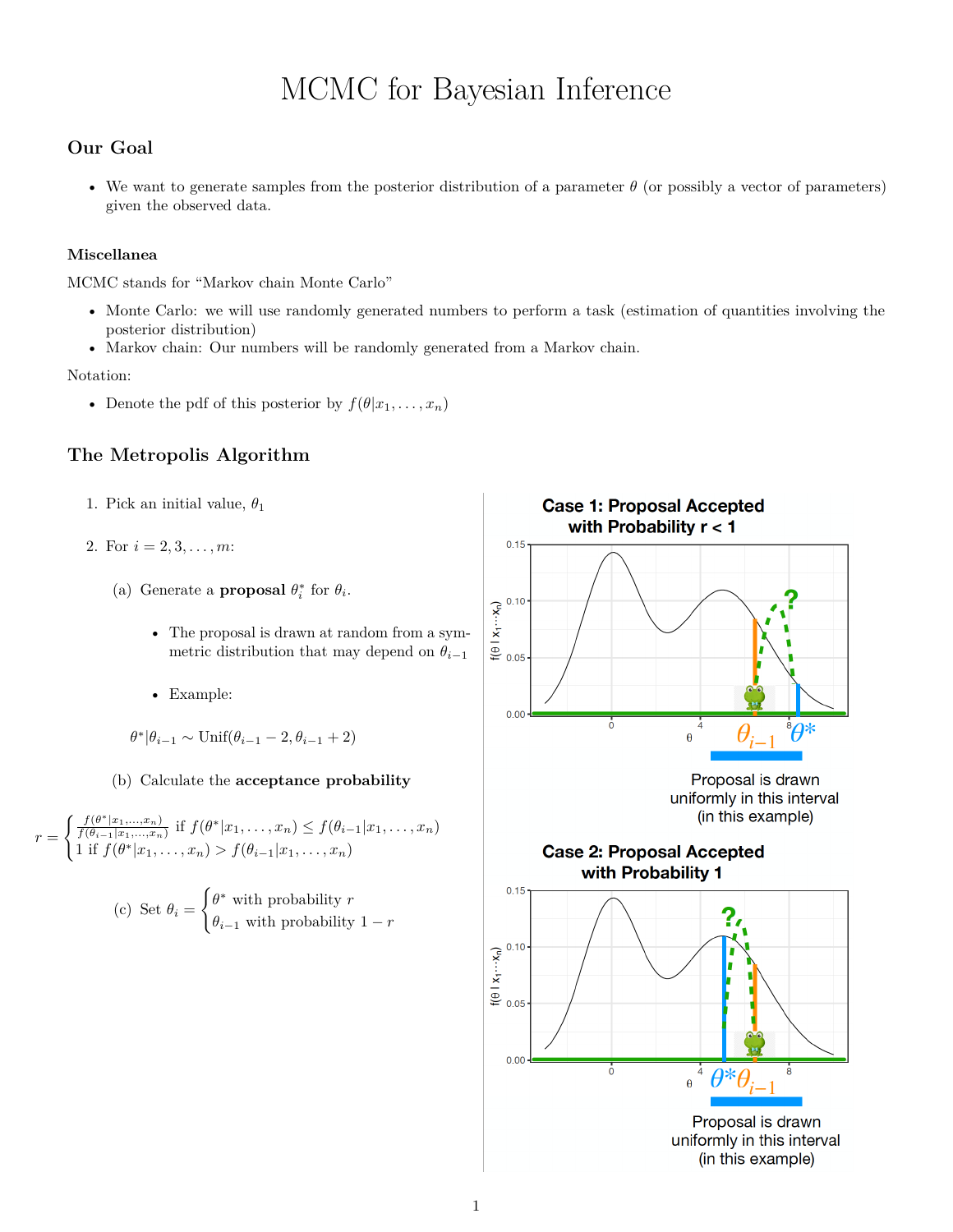## **Definition:** A Markov chain is a sequence of random variables  $X_1, X_2, \ldots$  with the property that

 $f_{X_i|X_1,...,X_{i-1}}(x_i|x_1,...,x_{i-1}) = f_{X_i|X_{i-1}}(x_i|x_{i-1})$ 

• The distribution of  $X_i$  depends only on  $X_{i-1}$ 

**Example:** The sequence of random variables  $\Theta_1, \Theta_2, \ldots$  from the Metropolis algorithm form a Markov chain

## **Why do we care?**

- If you design a Markov chain carefully, as  $i \to \infty$  the distribution of  $X_i$  converges to a *stationary distribution*  $\pi(x)$
- The Metropolis-Hastings algorithm is designed so that the stationary distribution is the posterior distribution we want to sample from.

**Theorem (you are not responsible for knowing this theorem):** Suppose that *X*1*, X*2*, . . .* are a Markov chain and the following two conditions are satisfied. Then the chain converges to the stationary distribution  $\pi(x)$ .

- 1. *Detailed Balance:*  $\pi(x)f_{Transtitution}(x'|x) = \pi(x')f_{Transtitution}(x|x')$  for all  $x, x'$
- Intuition (from Wikipedia): "For every pair of possible values  $x$  and  $x'$ , the probability of being in state  $x$  and transitioning to  $x'$  is equal to the probability of being in  $x'$  and transitioning to  $x$ .
- 2. *Ergodicity:* Roughly,
- You don't re-visit specific values of x according to a regular periodic schedule
- It is possible to get from any value of  $x$  to any other value  $x'$  in a finite number of steps (not quite the right statement.)

**Proof:** See Math 339SP: Stochastic Processes.

## **The Metropolis algorithm above is designed so that the conditions of the theorem are satisfied and the stationary distribution is the posterior distribution for** Θ**.**

In practice, the sampler can take a while to converge to the stationary distribution. We typically throw away the first several hundred samples as *burn-in*.

To check for convergence, we can run multiple chains that started from different random starting points and compare the results; if the samples from all four chains look similar, that's evidence that they have converged.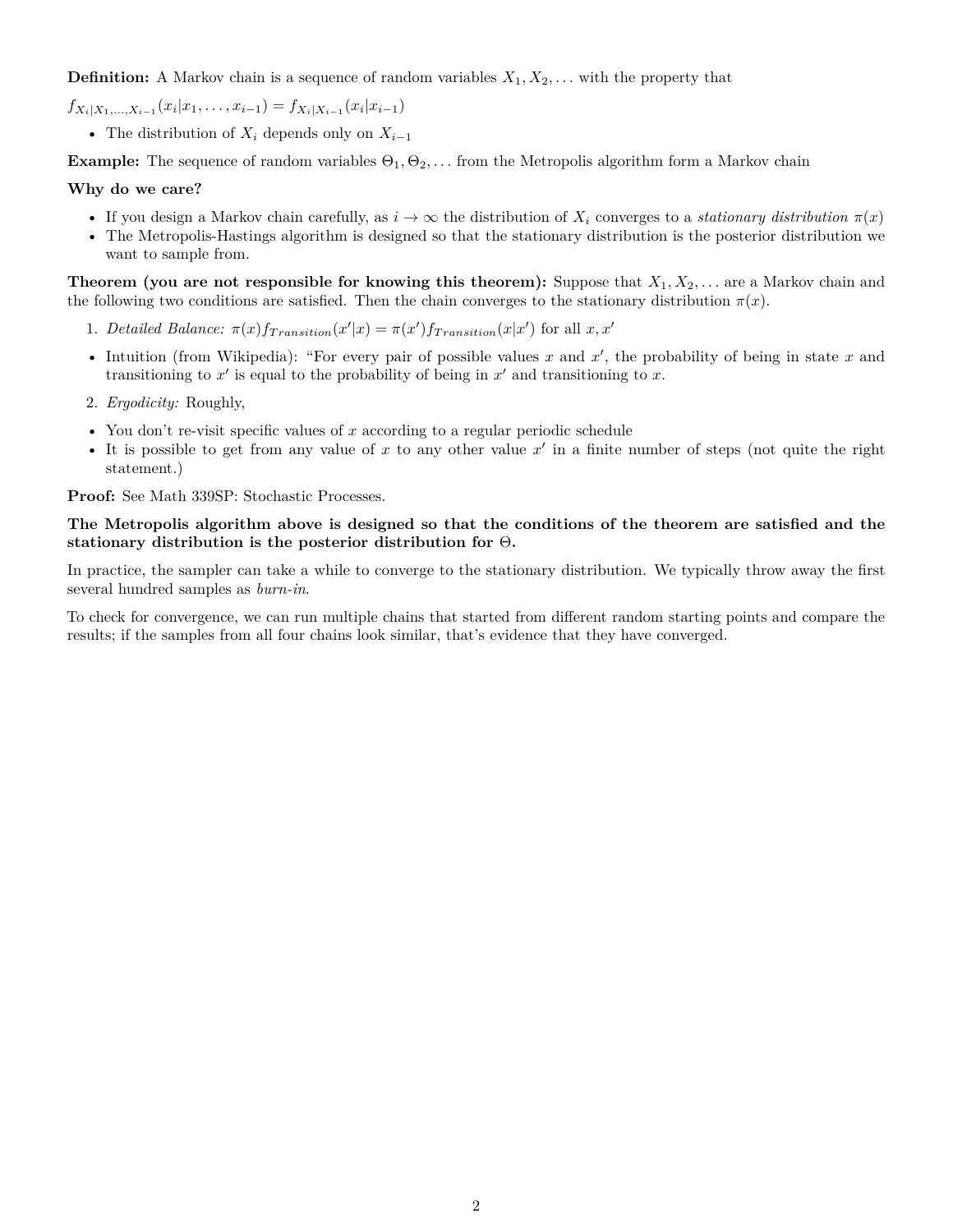## **Example: Cosmological Microwave Background (CMB)**

This example is taken from Marin and Robert (2007). Here's a quote from them describing the figure below, also from them:

'Figure 2.2 is an image (in the spectral domain) of the "cosmological microwave background" (CMB) in a region of the sky: More specifically, this picture represents the electromagnetic radiation from photons dating back to the early ages of the universe, a radiation often called "fossil light," that dates back to a few hundred thousand years after the Big Bang (Chown, 1996). The grey levels are given by the differences in apparent temperature from the mean temperature and as stored in cmb.

For astrophysical (or rather cosmological) reasons too involved to be detailed here, the repartition of the sectrum is quite isotropic (that is, independent of direction) and normal. In fact, if we treat each temperature difference in Figure 2.2 as an independent realization, the histogram of these differences . . . provides a rather accurate representation of the distribution of these temperatures. . . '



Fig. 2.2. Dataset CMBdata: Spectral image of the cosmological microwave background (CMB) of the universe. (The darker the pixel, the higher the temperature difference from the mean temperature.)

The code below reads in the data and makes an initial plot:

```
library(tidyverse)
cmb <- read_csv("http://www.evanlray.com/data/bayesian_core/CMBdata.txt",
    col_names = FALSE)
names(cmb) <- "temp_difference"
ggplot(data = cmb, mapping = aes(x = temp_difference)) +\text{geom}_h histogram(center = 0.005, binwidth = 0.01, mapping = \text{aes}(y = .\text{density}..))
```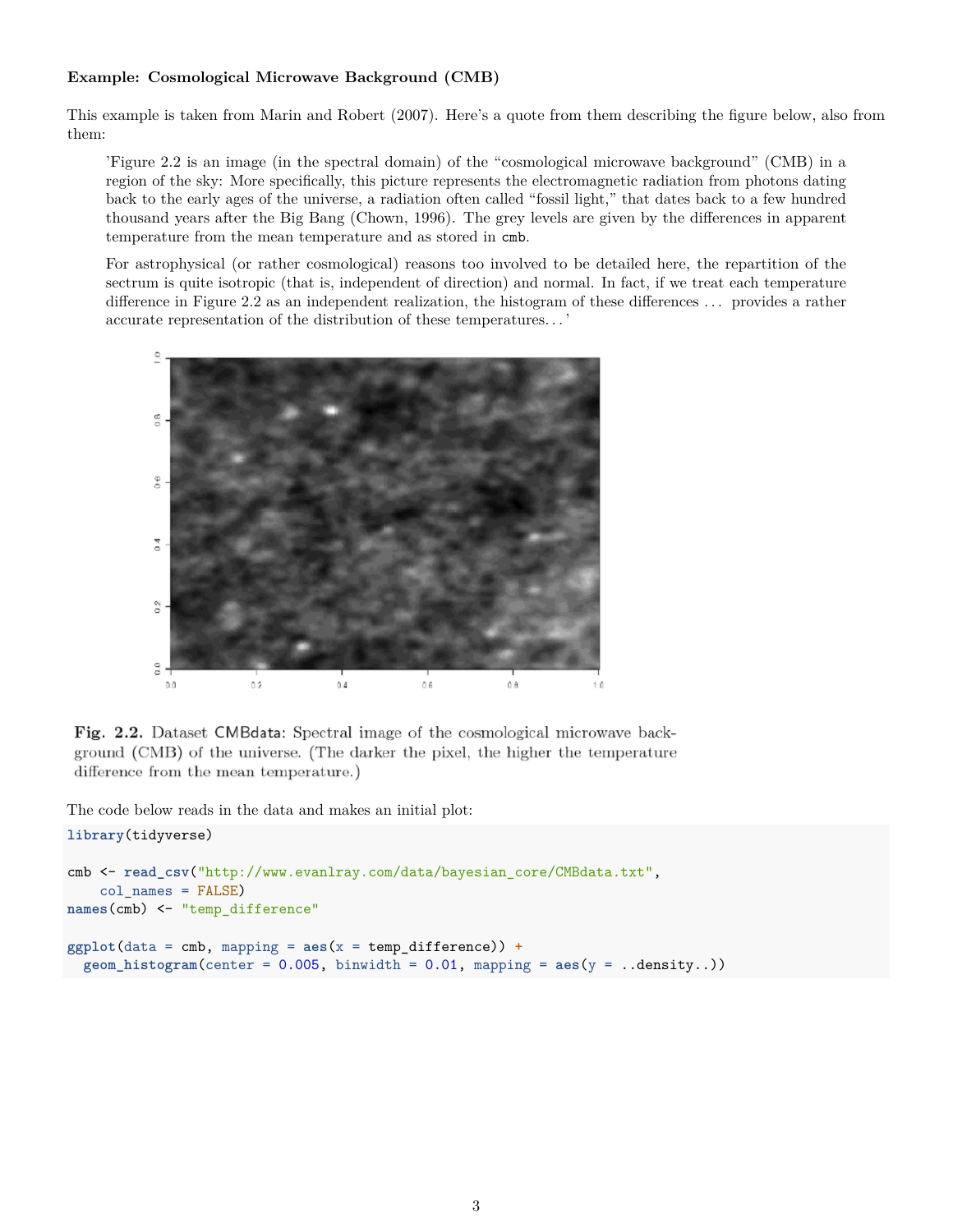

#### **Model**

It appears that a normal model would be reasonable for these data. To be formal, let  $X_1, \ldots, X_n$  denote the  $n = 640000$ temperature differences. We model these as independent, with each

 $X_i \sim \text{Normal}(\mu, \sigma^2)$ 

This model has two parameters:  $\mu$  and  $\sigma^2$ . We will use the following prior distributions for these parameters:

An improper, non-informative prior for *µ*:

 $f(\mu) = 1$ 

A Gamma $(2, 1)$  prior for  $\sigma^2$ :

$$
f(\sigma^2|\alpha=2,\beta=1)=\tfrac{\beta^\alpha}{\Gamma(\alpha)}(\sigma^2)^{\alpha-1}e^{-\beta x}
$$

The probability density function of the posterior distribution for  $\mu$  and  $\sigma^2$  is therefore equal to a constant *c* times the prior pdfs times the data model pdf:

$$
f(\mu, \sigma^2 | \alpha = 2, \beta = 1, x_1, \dots, x_n) = c \cdot f(\mu) \cdot f(\sigma^2 | \alpha = 2, \beta = 1) \cdot f(x_1, \dots, x_n | \mu, \sigma^2)
$$

$$
= c \cdot 1 \cdot \frac{\beta^{\alpha}}{\Gamma(\alpha)} (\sigma^2)^{\alpha - 1} e^{-\beta x} \cdot \prod_{i=1}^n \frac{1}{\sqrt{2\pi\sigma^2}} \exp\left[\frac{-1}{2\sigma^2} (x_i - \mu)^2\right]
$$

The posterior distribution is involved. Rather than trying to understand it analytically, let's take a sample from the joint posterior distribution of  $\mu$  and  $\sigma^2$ , and use that to examine the posterior distribution.

# **Samples from the posterior distribution**

```
# how many samples to draw from the posterior
sample_size <- 10000
# How many to throw away? (Assuming convergence after this)
burn_in <- 100
# allocate data frame to store results
theta_posterior_sample <- data.frame(
 mu = rep(NA, sample_size + burn_in),
  log_sigma_sq = rep(NA, sample_size + burn_in),
```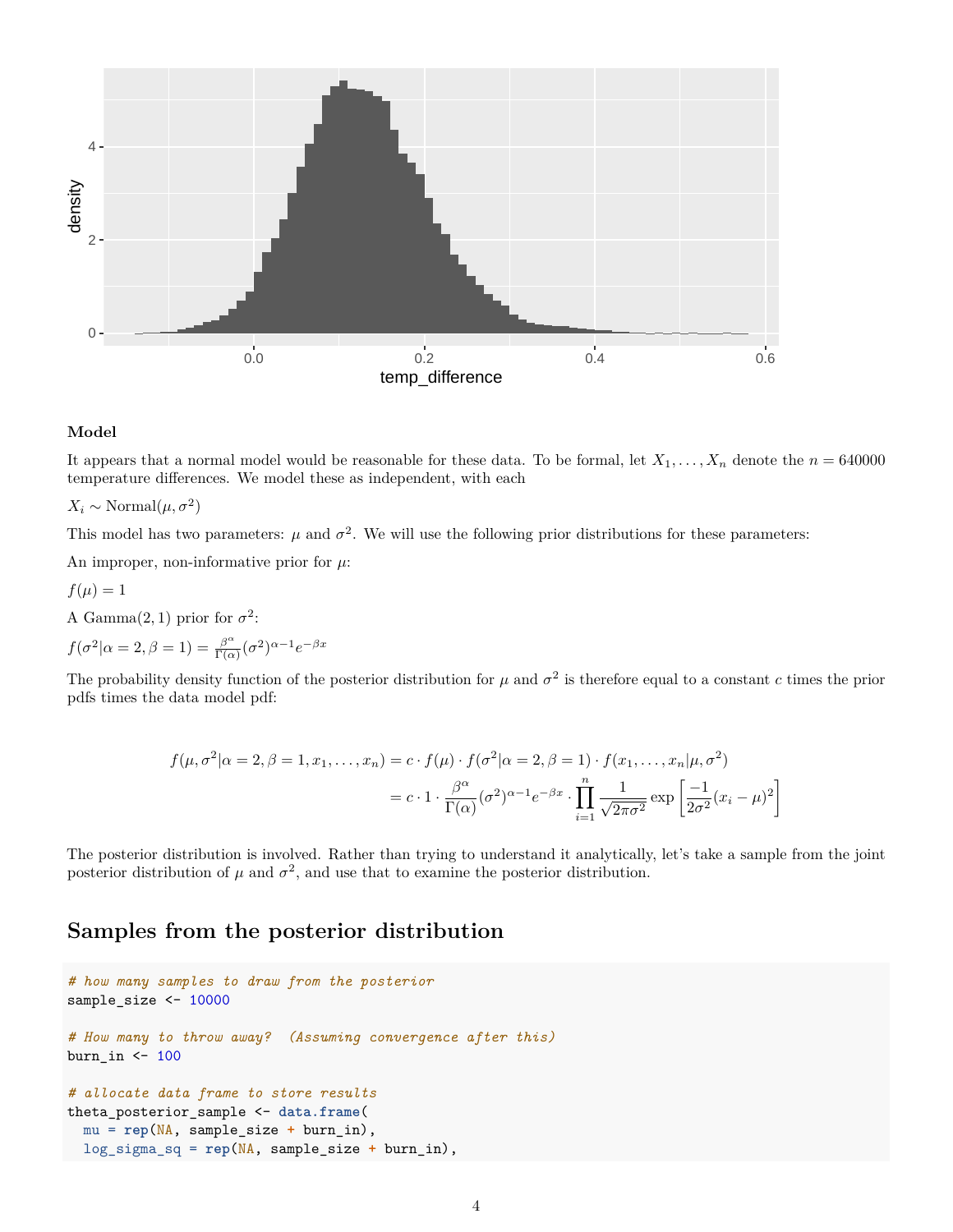```
sigma_sq = rep(NA, sample_size + burn_in)
)
# set initial values/first sample/Markov chain starting point
theta_posterior_sample$mu[1] <- mean(cmb$temp_difference)
theta_posterior_sample$log_sigma_sq[1] <- log(var(cmb$temp_difference))
theta_posterior_sample$sigma_sq[1] <- var(cmb$temp_difference)
# Sequentially, obtain the remaining samples
for(i in seq(from = 2, to = sample_size + burn_in)) {
    # Generate a proposal for the next value of theta, from a
    # Uniform(previous_theta - 0.1, previous_theta + 0.1) distribution
    previous_mu <- theta_posterior_sample$mu[i-1]
    previous_log_sigma_sq <- theta_posterior_sample$log_sigma_sq[i-1]
    mu_proposal <- runif(1, previous_mu - .001, previous_mu + .001)
    log_sigma_sq_proposal <- runif(1, previous_log_sigma_sq - .001, previous_log_sigma_sq + .001)
    # calculate probability of accepting the proposal
    log_r_num <- dgamma(exp(log_sigma_sq_proposal), shape = 2, rate = 1, log = TRUE) +
        sum(dnorm(cmb$temp_difference,
                 mean = mu_proposal,
                  sd = sqrt(exp(log_sigma_sq_proposal)),
                 log = TRUE))
    log_r_denom <- dgamma(exp(previous_log_sigma_sq), shape = 2, rate = 1, log = TRUE) +
        sum(dnorm(cmb$temp_difference,
                 mean = previous_mu,
                 sd = sqrt(exp(previous_log_sigma_sq)),
                 log = TRUE))
    # calculate acceptance probability
    if(log_r_num > log_r_denom) {
     r \leftarrow 1} else {
      r <- exp(log_r_num - log_r_denom)
    }
    # accept the proposal or not, with the appropriate probability
    if(rbinom(1, 1, r) == 1) {
        theta_posterior_sample$mu[i] <- mu_proposal
        theta_posterior_sample$log_sigma_sq[i] <- log_sigma_sq_proposal
        theta_posterior_sample$sigma_sq[i] <- exp(log_sigma_sq_proposal)
    } else {
       theta_posterior_sample$mu[i] <- previous_mu
       theta_posterior_sample$log_sigma_sq[i] <- previous_log_sigma_sq
        theta_posterior_sample$sigma_sq[i] <- exp(previous_log_sigma_sq)
    }
}
# discard burn-in
theta_posterior_sample <- theta_posterior_sample[-seq_len(burn_in), ]
head(theta_posterior_sample)
## mu log_sigma_sq sigma_sq
## 101 0.1296762 -5.116966 0.005994183
## 102 0.1296762 -5.116966 0.005994183
## 103 0.1296762 -5.116966 0.005994183
## 104 0.1296762 -5.116966 0.005994183
## 105 0.1296762 -5.116966 0.005994183
```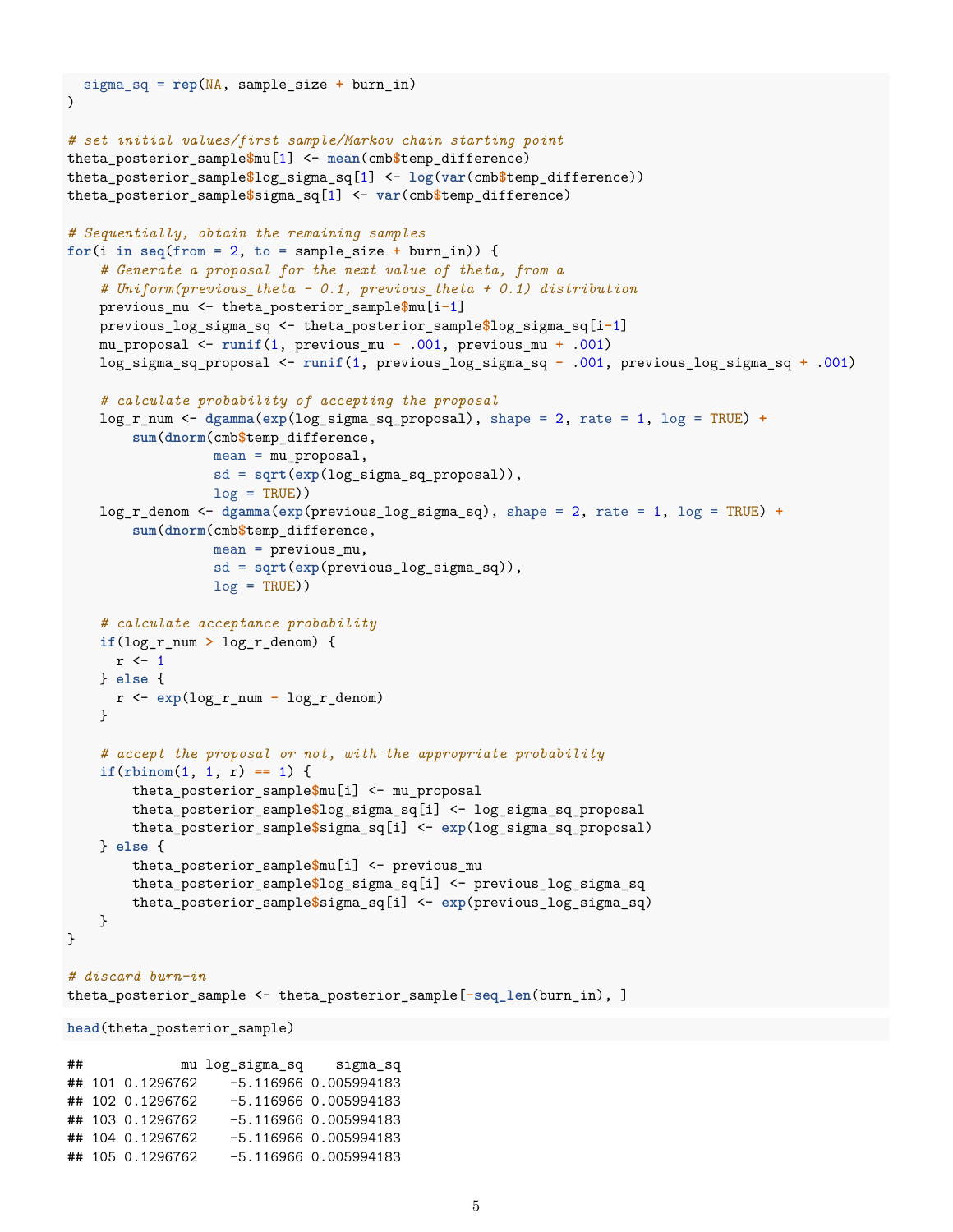## **Plots to represent the approximate joint posterior distribution of**  $\mu$ **,**  $\sigma^2$

Each point in the plot is a sample from the joint posterior of  $\mu, \sigma^2 | x_1, \ldots, x_n$ . **ggplot**(data = theta\_posterior\_sample, mapping = **aes**(x = mu, y = sigma\_sq)) **+ geom\_point**(alpha = 0.4)



**ggplot**(data = theta\_posterior\_sample, mapping = **aes**(x = mu, y = sigma\_sq)) **+ geom\_density2d**()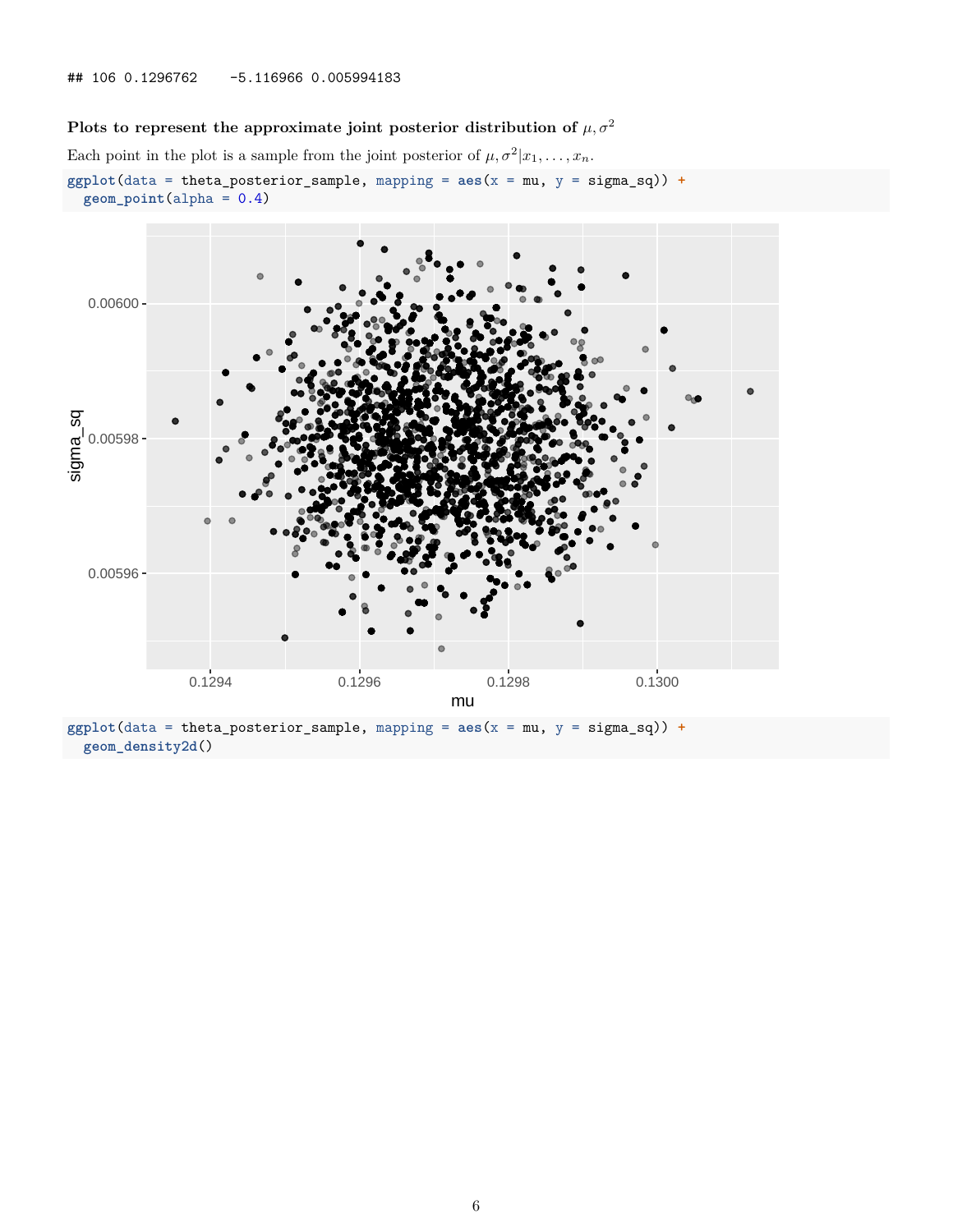



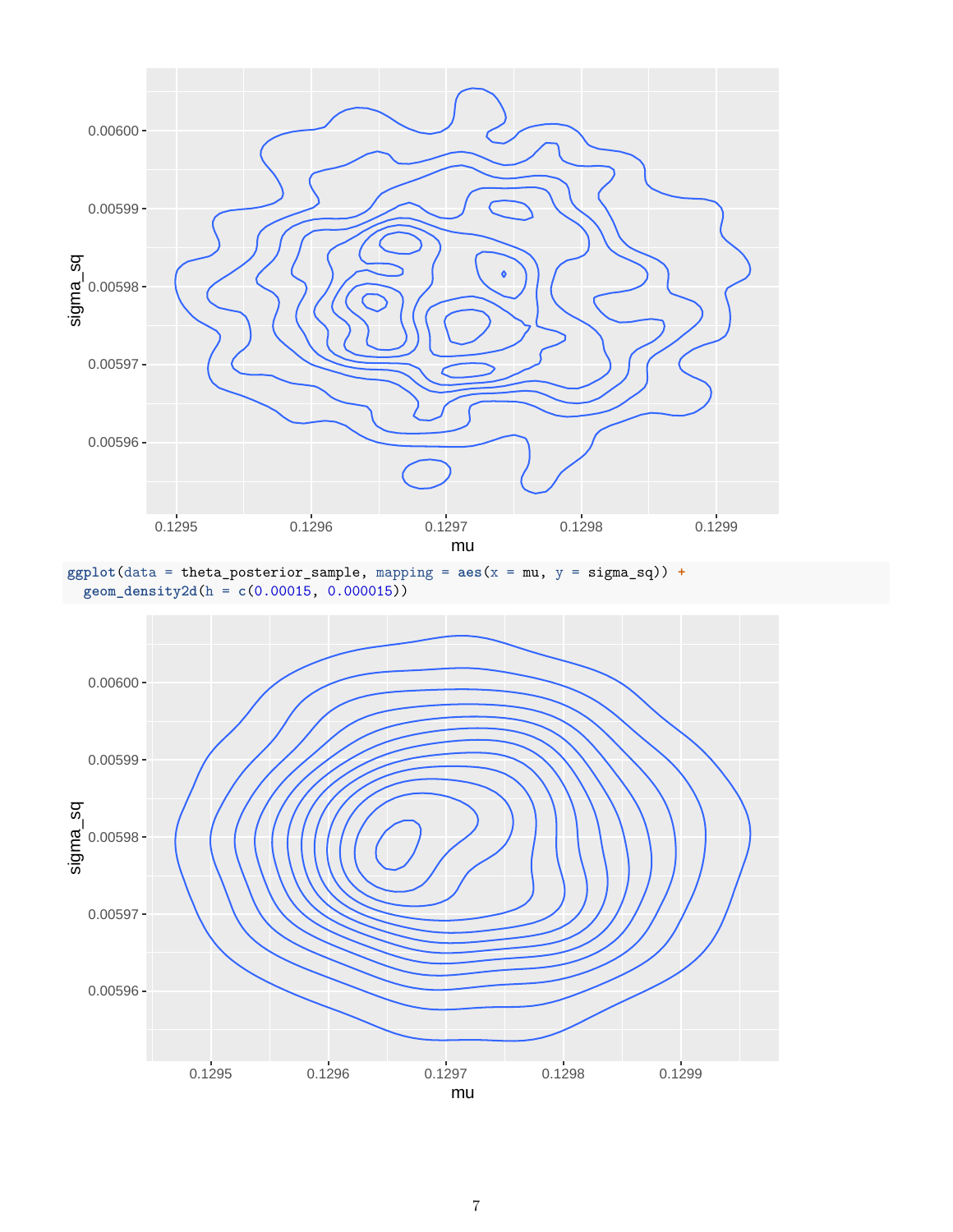



8

Plots to represent the approximate marginal posterior distribution of  $\mu$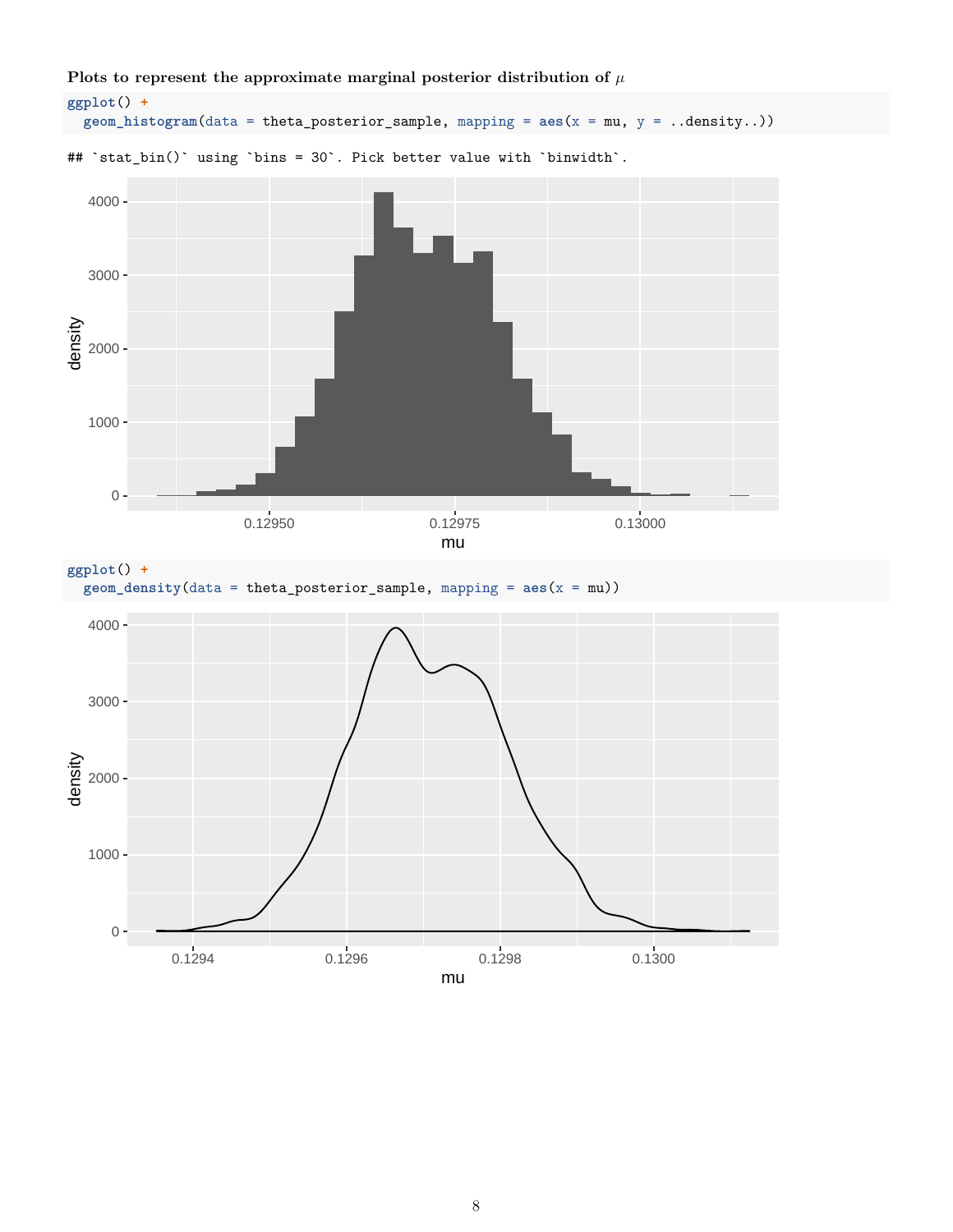

Plots to represent the approximate marginal posterior distribution of  $\sigma^2$ 

**ggplot**() **+ geom\_density**(data = theta\_posterior\_sample, mapping = **aes**(x = sigma\_sq))

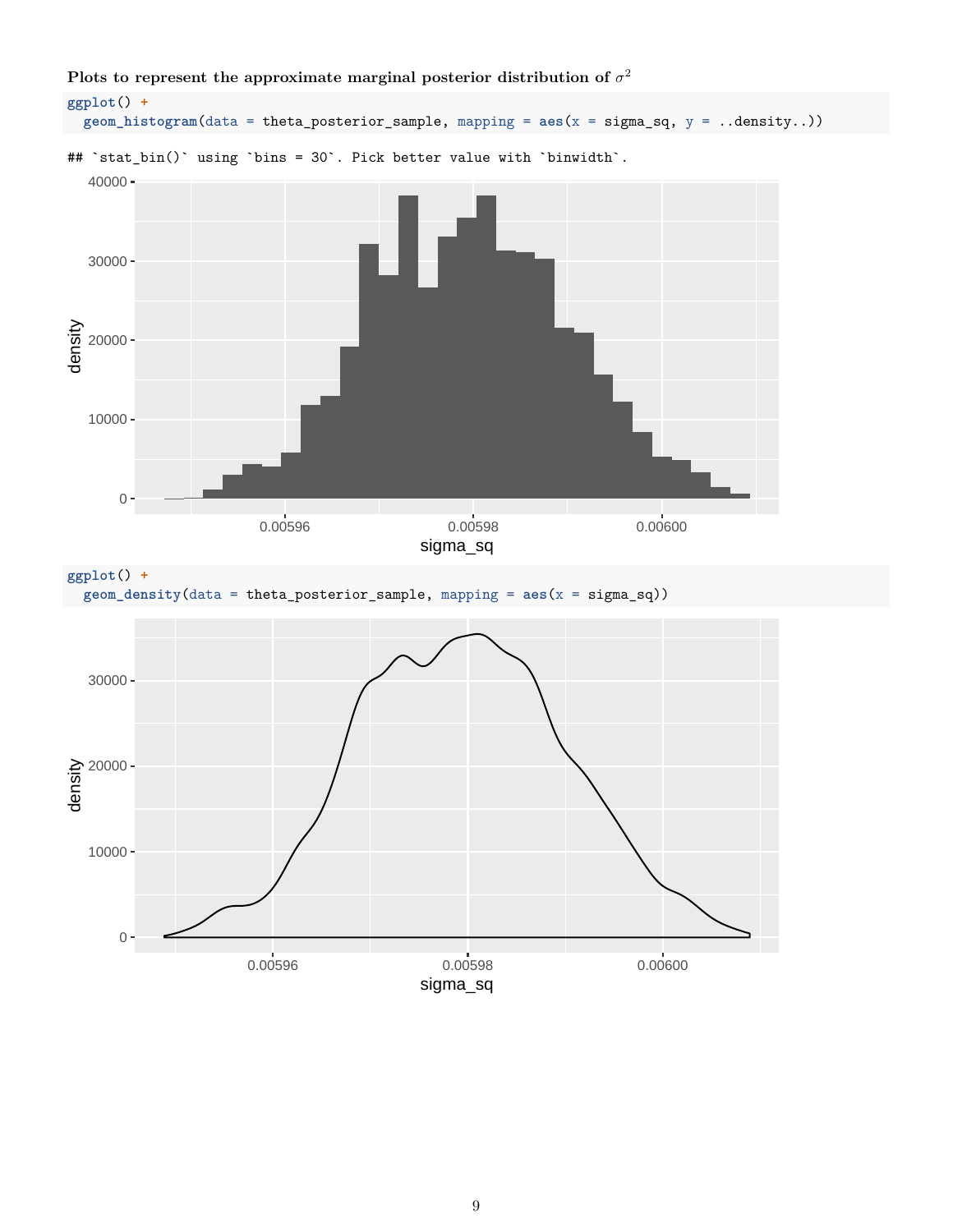## **How does the model fit?**

Compare a histogram of the data to the normal density with parameters set equal to the estimated posterior mean for  $\mu$ and for  $\sigma^2$ .



# temp\_difference

# **Fit via Stan**

## **normal.stan**

Here is the content of the file normal.stan:

```
data {
  int<lower=0> n; // number of observations
  real x[n]; // data: an array of length n where each entry is a real number
}
parameters {
 real mu;
  real<lower=0> sigma;
}
model {
 mu ~ normal(0, 1000); // prior for mu: normal with a very large variance; non-informative
  sigma ~ gamma(2, 1); // prior for sigma: gamma with shape = 1 and rate = 0.01; non-informative
  x ~ normal(mu, sigma); // data model: each element of x follows a normal(mu, sigma) distribution
}
```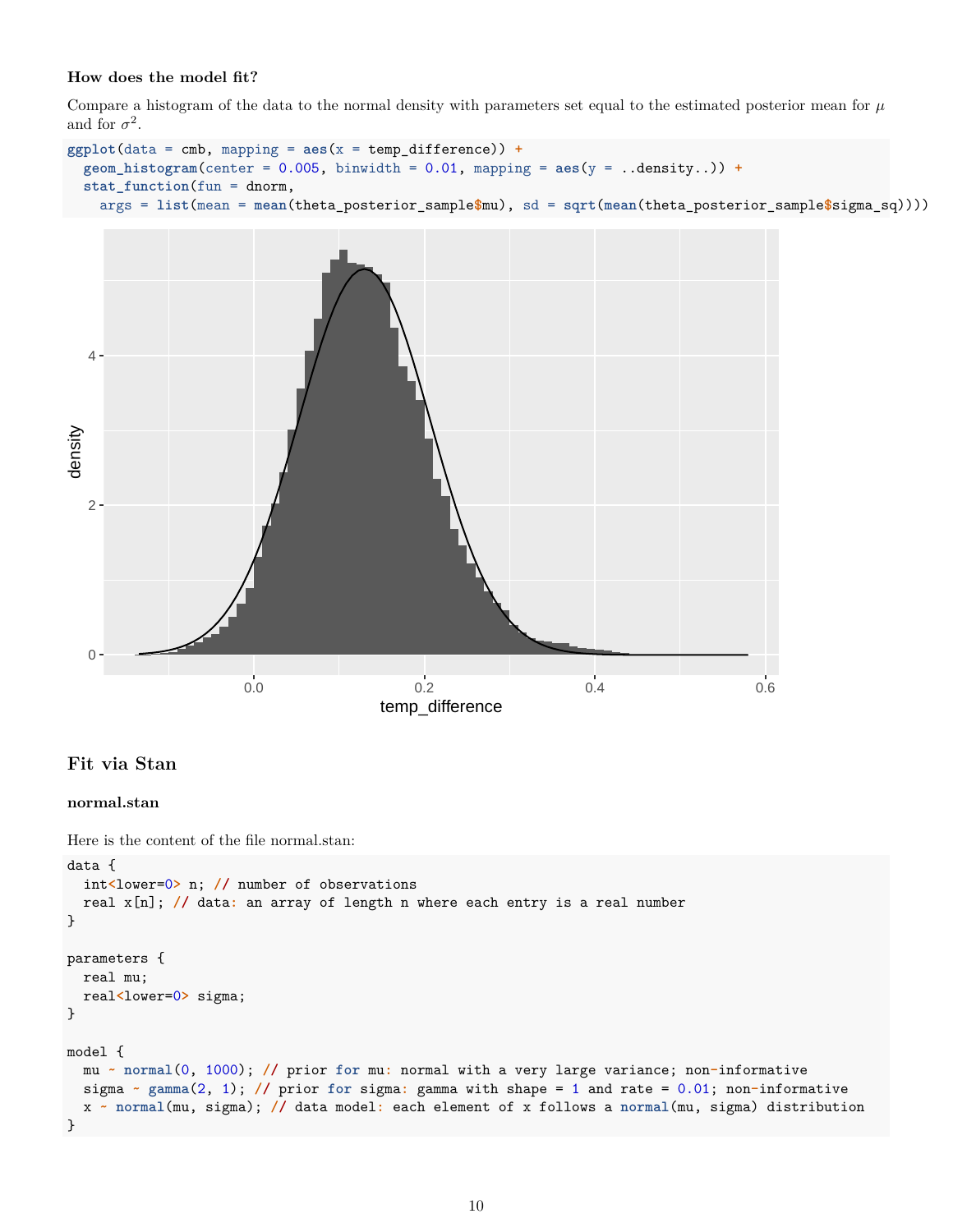The data block in the Stan file describes fixed, known quantities that will be passed in to Stan. In this case, we have said that we will tell Stan what our sample size is (n) and give it a vector of length n with observed data values x.

The parameters block defines parameters to estimate; in this case, the mean mu and standard deviation sigma of the normal distribution.

The model block defines our prior distributions and data model.

Stan takes these ingredients and creates a program in C++ that will perform Bayesian estimation for this model using a MCMC approach called Hamiltonian Monte Carlo.

#### **R code to interface with Stan**

#### **Call Stan to do the estimation**

- For MCMC, just one command (stan) both compiles the model and performs the sampling.
- A substantial part of the run time when calling Stan comes from creating and compiling the C++ program to do estimation. The command rstan\_options(auto\_write = TRUE) ensures that this is done only the first time you call Stan, unless you've made changes to the stan file.
- The stan function does estimation. Here we have used 4 arguments:
	- **–** file: the stan file with the model definition, created above.
		- **–** data: a named list with one entry for each variable declared in the data block of the stan file.
	- **–** iter: how many iterations to perform (how many samples to draw from the posterior in each MCMC chain).
	- **–** chains: how many MCMC chains to run; here, 4 separate chains are run.

#### **library**(rstan)

```
rstan_options(auto_write = TRUE)
```

```
fit <- stan(
```

```
file = "normal.stan",
data = list(n = nrow(cmb), x = cmb$temp_difference),
iter = 1000,chains = 4)
```
#### ##

```
## SAMPLING FOR MODEL 'normal' NOW (CHAIN 1).
## Chain 1:
## Chain 1: Gradient evaluation took 0.002218 seconds
## Chain 1: 1000 transitions using 10 leapfrog steps per transition would take 22.18 seconds.
## Chain 1: Adjust your expectations accordingly!
## Chain 1:
## Chain 1:
## Chain 1: Iteration: 1 / 1000 [ 0%] (Warmup)
## Chain 1: Iteration: 100 / 1000 [ 10%] (Warmup)
## Chain 1: Iteration: 200 / 1000 [ 20%] (Warmup)
## Chain 1: Iteration: 300 / 1000 [ 30%] (Warmup)
## Chain 1: Iteration: 400 / 1000 [ 40%] (Warmup)
## Chain 1: Iteration: 500 / 1000 [ 50%] (Warmup)
## Chain 1: Iteration: 501 / 1000 [ 50%] (Sampling)
## Chain 1: Iteration: 600 / 1000 [ 60%] (Sampling)
## Chain 1: Iteration: 700 / 1000 [ 70%] (Sampling)
## Chain 1: Iteration: 800 / 1000 [ 80%] (Sampling)
## Chain 1: Iteration: 900 / 1000 [ 90%] (Sampling)
## Chain 1: Iteration: 1000 / 1000 [100%] (Sampling)
## Chain 1:
## Chain 1: Elapsed Time: 14.317 seconds (Warm-up)
## Chain 1: 13.3114 seconds (Sampling)
## Chain 1: 27.6284 seconds (Total)
## Chain 1:
##
```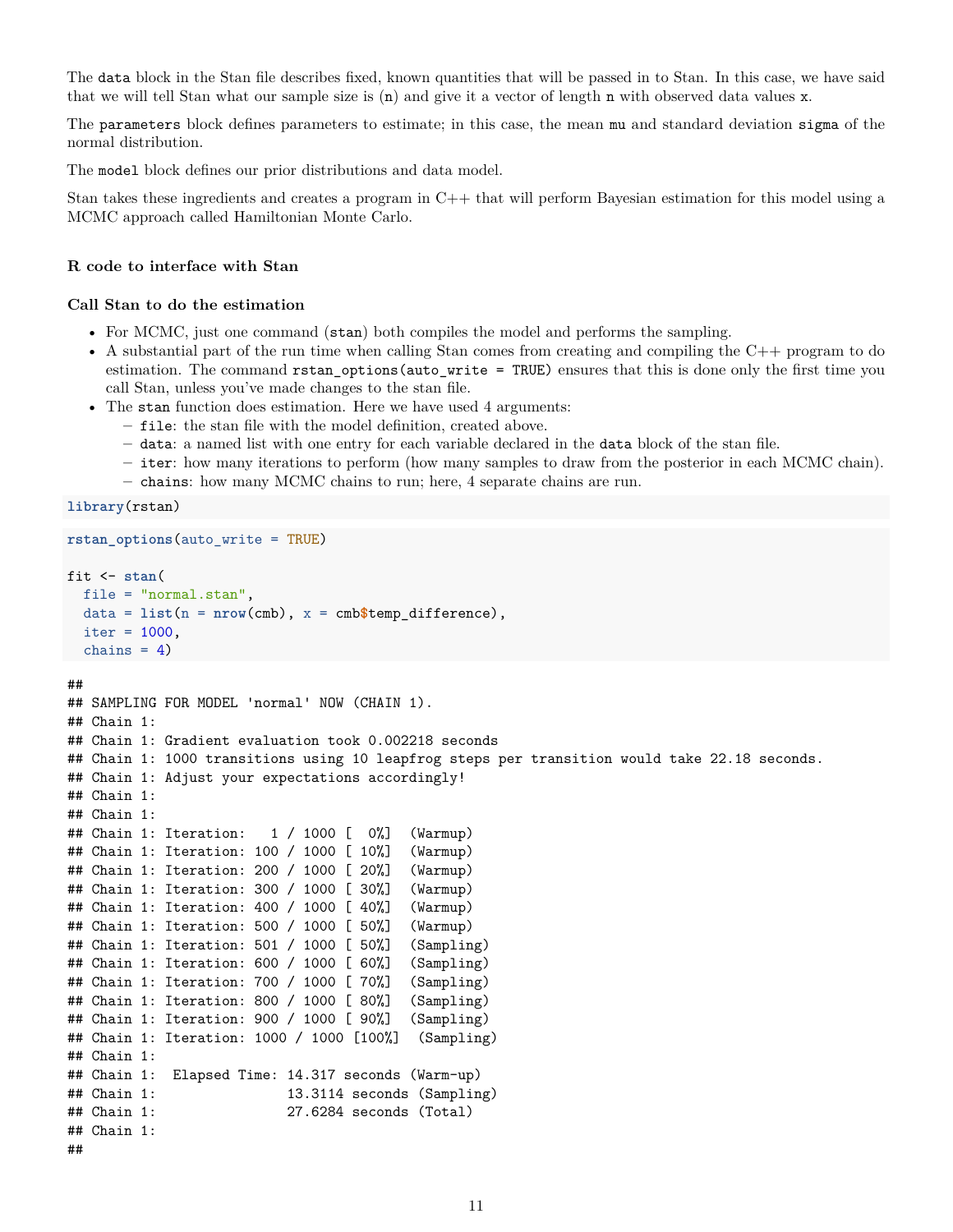```
## SAMPLING FOR MODEL 'normal' NOW (CHAIN 2).
## Chain 2:
## Chain 2: Gradient evaluation took 0.00221 seconds
## Chain 2: 1000 transitions using 10 leapfrog steps per transition would take 22.1 seconds.
## Chain 2: Adjust your expectations accordingly!
## Chain 2:
## Chain 2:
## Chain 2: Iteration: 1 / 1000 [ 0%] (Warmup)
## Chain 2: Iteration: 100 / 1000 [ 10%] (Warmup)
## Chain 2: Iteration: 200 / 1000 [ 20%] (Warmup)
## Chain 2: Iteration: 300 / 1000 [ 30%] (Warmup)
## Chain 2: Iteration: 400 / 1000 [ 40%] (Warmup)
## Chain 2: Iteration: 500 / 1000 [ 50%] (Warmup)
## Chain 2: Iteration: 501 / 1000 [ 50%] (Sampling)
## Chain 2: Iteration: 600 / 1000 [ 60%] (Sampling)
## Chain 2: Iteration: 700 / 1000 [ 70%] (Sampling)
## Chain 2: Iteration: 800 / 1000 [ 80%] (Sampling)
## Chain 2: Iteration: 900 / 1000 [ 90%] (Sampling)
## Chain 2: Iteration: 1000 / 1000 [100%] (Sampling)
## Chain 2:
## Chain 2: Elapsed Time: 12.5075 seconds (Warm-up)
## Chain 2: 13.6656 seconds (Sampling)
## Chain 2: 26.173 seconds (Total)
## Chain 2:
##
## SAMPLING FOR MODEL 'normal' NOW (CHAIN 3).
## Chain 3:
## Chain 3: Gradient evaluation took 0.002219 seconds
## Chain 3: 1000 transitions using 10 leapfrog steps per transition would take 22.19 seconds.
## Chain 3: Adjust your expectations accordingly!
## Chain 3:
## Chain 3:
## Chain 3: Iteration: 1 / 1000 [ 0%] (Warmup)
## Chain 3: Iteration: 100 / 1000 [ 10%] (Warmup)
## Chain 3: Iteration: 200 / 1000 [ 20%] (Warmup)
## Chain 3: Iteration: 300 / 1000 [ 30%] (Warmup)
## Chain 3: Iteration: 400 / 1000 [ 40%] (Warmup)
## Chain 3: Iteration: 500 / 1000 [ 50%] (Warmup)
## Chain 3: Iteration: 501 / 1000 [ 50%] (Sampling)
## Chain 3: Iteration: 600 / 1000 [ 60%] (Sampling)
## Chain 3: Iteration: 700 / 1000 [ 70%] (Sampling)
## Chain 3: Iteration: 800 / 1000 [ 80%] (Sampling)
## Chain 3: Iteration: 900 / 1000 [ 90%] (Sampling)
## Chain 3: Iteration: 1000 / 1000 [100%] (Sampling)
## Chain 3:
## Chain 3: Elapsed Time: 13.4514 seconds (Warm-up)
## Chain 3: 13.7658 seconds (Sampling)
## Chain 3: 27.2171 seconds (Total)
## Chain 3:
##
## SAMPLING FOR MODEL 'normal' NOW (CHAIN 4).
## Chain 4:
## Chain 4: Gradient evaluation took 0.002238 seconds
## Chain 4: 1000 transitions using 10 leapfrog steps per transition would take 22.38 seconds.
## Chain 4: Adjust your expectations accordingly!
## Chain 4:
## Chain 4:
## Chain 4: Iteration: 1 / 1000 [ 0%] (Warmup)
## Chain 4: Iteration: 100 / 1000 [ 10%] (Warmup)
```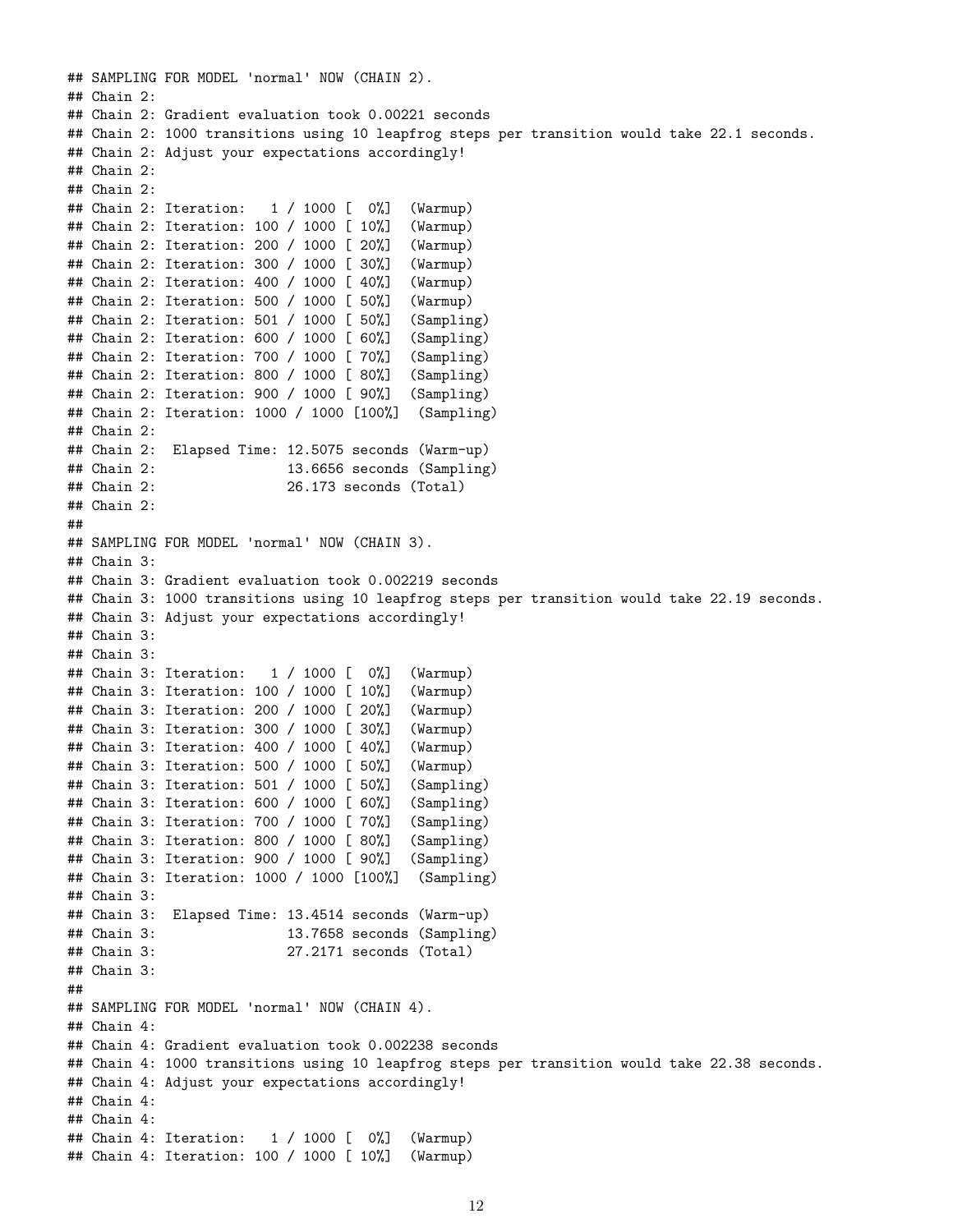```
## Chain 4: Iteration: 200 / 1000 [ 20%] (Warmup)
## Chain 4: Iteration: 300 / 1000 [ 30%] (Warmup)
## Chain 4: Iteration: 400 / 1000 [ 40%] (Warmup)
## Chain 4: Iteration: 500 / 1000 [ 50%] (Warmup)
## Chain 4: Iteration: 501 / 1000 [ 50%] (Sampling)
## Chain 4: Iteration: 600 / 1000 [ 60%] (Sampling)
## Chain 4: Iteration: 700 / 1000 [ 70%] (Sampling)
## Chain 4: Iteration: 800 / 1000 [ 80%] (Sampling)
## Chain 4: Iteration: 900 / 1000 [ 90%] (Sampling)
## Chain 4: Iteration: 1000 / 1000 [100%] (Sampling)
## Chain 4:
## Chain 4: Elapsed Time: 12.8707 seconds (Warm-up)
## Chain 4: 14.5576 seconds (Sampling)
## Chain 4: 27.4283 seconds (Total)
## Chain 4:
```
#### **View the results**

The rstan package comes with some pretty useful default functions to display and summarize the samples from the posterior distribution:

**print**(fit)

```
## Inference for Stan model: normal.
## 4 chains, each with iter=1000; warmup=500; thin=1;
## post-warmup draws per chain=500, total post-warmup draws=2000.
##
## mean se_mean sd 2.5% 25% 50% 75%
## mu 0.13 0.00 0.00 0.13 0.13 0.13 0.13
## sigma 0.08 0.00 0.00 0.08 0.08 0.08 0.08
## lp__ 1318253.69 0.05 0.98 1318251.06 1318253.33 1318253.97 1318254.38
## 97.5% n_eff Rhat
## mu 0.13 2008 1.00
## sigma 0.08 344 1.01
## lp__ 1318254.68 421 1.01
##
## Samples were drawn using NUTS(diag_e) at Wed Feb 26 00:32:24 2020.
## For each parameter, n_eff is a crude measure of effective sample size,
## and Rhat is the potential scale reduction factor on split chains (at
## convergence, Rhat=1).
```
We can also extract the parameter samples and compute summaries like posterior means and credible intervals by hand. Calling as.data.frame on our model fit object returns a data frame with the samples for each parameter defined in the stan model file.

param\_samples <- **as.data.frame**(fit) **head**(param\_samples)

## mu sigma lp\_\_ ## 1 0.1297612 0.07736236 1318254 ## 2 0.1297998 0.07735270 1318254 ## 3 0.1296745 0.07736547 1318254 ## 4 0.1298034 0.07719123 1318252 ## 5 0.1297270 0.07718852 1318253 ## 6 0.1298615 0.07727873 1318253 **dim**(param\_samples)

## [1] 2000 3 param\_samples **%>% summarize**(